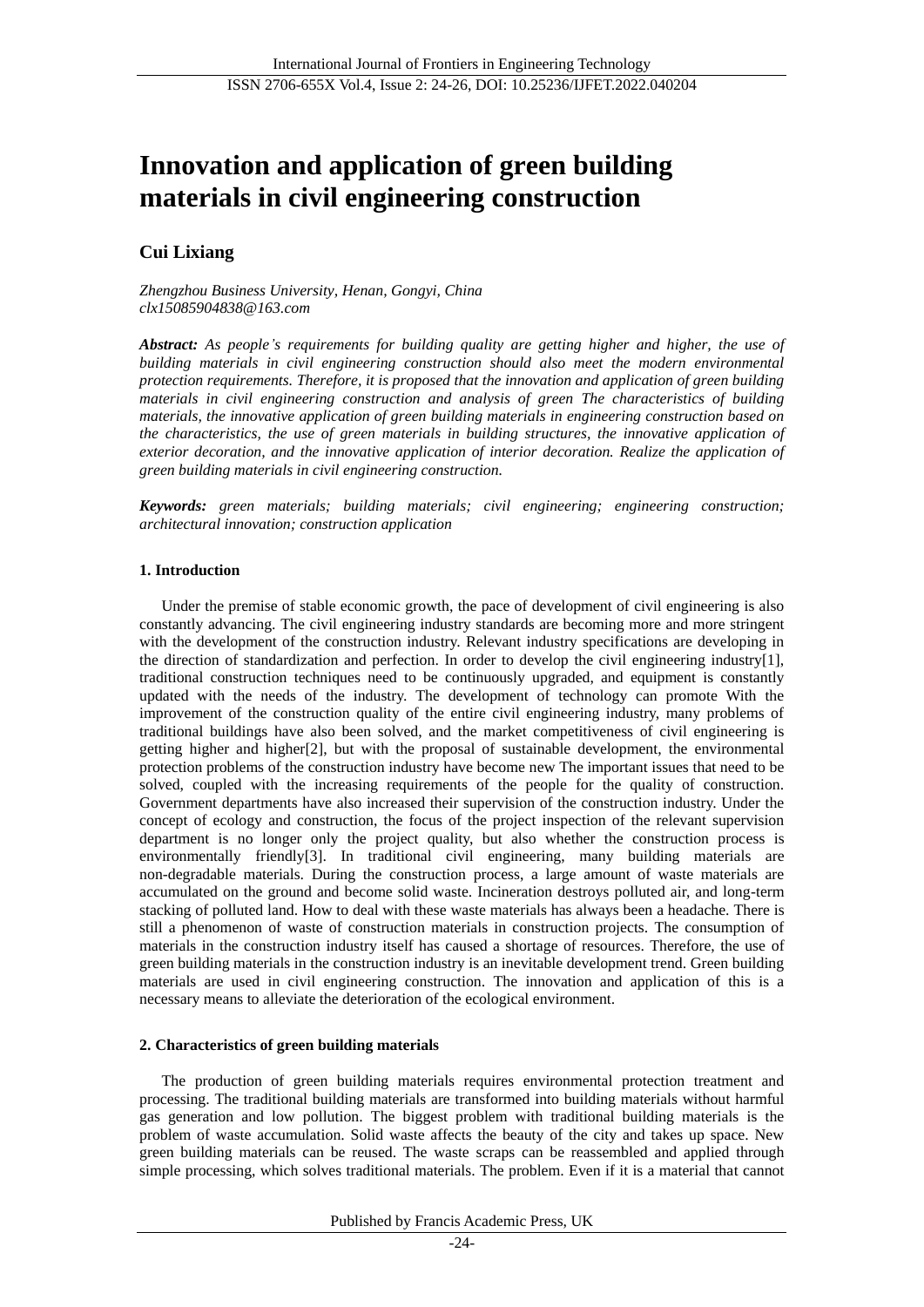be used multiple times[4], because of the degradability of the material, there is no need to worry about occupying space for a long time. The piled up construction waste will not pollute the land and water sources, and will not produce harmful gases that endanger human health. The consumption of green building materials is also very small, which can play a role in saving resources. The production and use of green materials have made a certain contribution to the development of the civil engineering industry. Therefore, it is recommended to use green materials as much as possible for civil construction projects of any scale. There are many types of green building materials. The most common one is green building materials made of gypsum materials. Compared with cement, gypsum materials are lighter in texture. They can replace cement materials in the production of some accessories, and gypsum materials can be recycled<sup>[5]</sup>. In the construction of civil engineering, the cost of raw materials can be effectively reduced, and the toxic gas generated during the use of gypsum is very small, and the processing of the materials only needs to be calcined without complicated processing procedures. In recent years, some construction sites have also used foam materials as materials for building thermal insulation layers. The foam glass is also a new type of green environmental protection material. Foam glass is an insulating, fire-resistant, lightweight material extracted from discarded glass products.

# **3. Innovative application of green building materials in engineering construction**

# *3.1. Use green materials in building structures*

A good building structure is a prerequisite to reflect the superiority of the building. When designing the building structure, the functionality of the building must be ensured. Green building materials not only have ecological and environmental protection characteristics, but can also enhance the stability of the building. The structure of a building is often constructed of steel bars, because the steel bars are sufficiently stable and not easily deformed. In the modern construction process, light steel is used instead of traditional steel. The stability effect of light steel is the same as that of traditional steel. And the texture is lighter. Due to the particularity of its material, it can also have the effect of sound insulation. The use of this steel for construction of building structures consumes less than traditional materials. Lightweight steel is more beautiful than traditional steel and is easier to transport. A large number of applications in construction can reduce the cost of structure construction. It is a material that is safe and reliable in quality. In traditional building structure construction, concrete is used to match steel bars. In the use of green materials, gypsum mortar is used to match light steel bars, which plays the same role as concrete. , But it is more environmentally friendly than cement. The consumption of cement by gypsum mortar is very low, and the corresponding cement dust produced is also very small. It has a certain protective effect on the surrounding environment of the construction site[6]. In the process of making the bricks used in the building structure, part of the fly ash can be added. The fly ash is the waste generated by the combustion of coal. When added to the production of building materials, it can not only realize the secondary use of cinder[7], it can also increase the thermal insulation effect of the building, and the light-weight green building materials do not affect the stability of the building, which meets the requirements of building quality.

# *3.2. Innovative application of green building materials in exterior decoration*

In addition to the functions of heat preservation and sound insulation mentioned above, the building structure also needs to be fire-resistant and water-resistant to ensure the safety of life and property of residents. Therefore, the exterior decoration of the building is also more important. The quality of the exterior decoration directly determines the living experience of residents after they move in. The development of the construction industry has also brought about the improvement of people's requirements for living conditions. The rational use of green materials increases the comfort of the house. Some of the self-characteristics of green building materials have the function of fire and water resistance. They are applied to the exterior decoration of buildings. For the icing on the cake, light green building materials can make the appearance of the building neat and beautiful. It is also more in line with the high aesthetic requirements of modern people. The application of green thermal insulation materials improves the comfort of people's life in winter and reduces the harmful gas caused by the building's thermal insulation. The use of green materials can play a role in energy saving and environmental protection, and green building materials can also enhance the high temperature resistance of buildings, and can protect the furnishings in the house to a certain extent when disasters such as fires occur.

Published by Francis Academic Press, UK